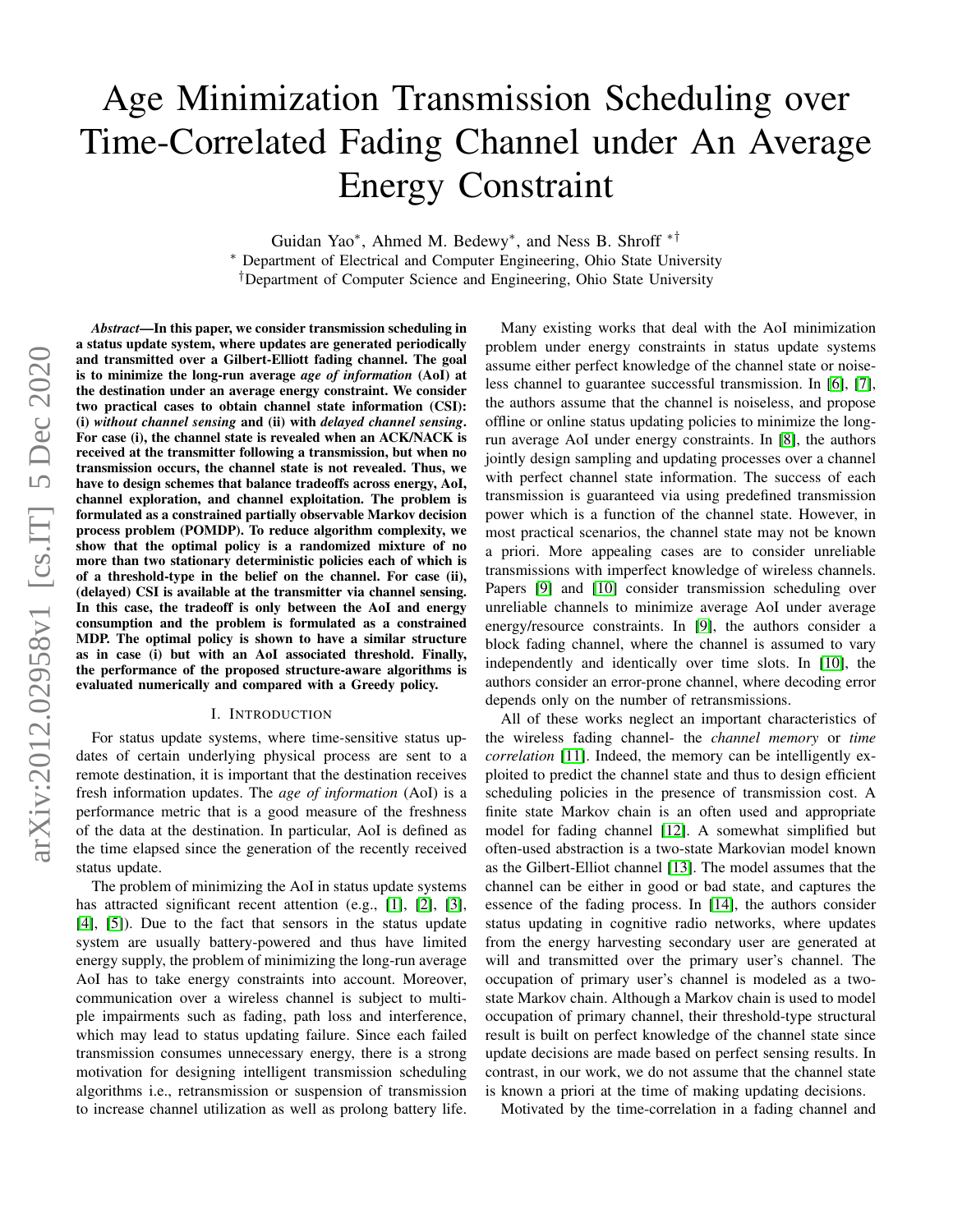the fact that sensors in practice are typically configured to generate status updates periodically [\[15\]](#page-9-14), in this paper, we consider a status update system where the status update is generated periodically and transmitted over a Gilbert-Elliot channel. We do not assume that the channel state is known a priori and consider two practical cases to obtain the channel state information (CSI): (i) *(without channel sensing)* CSI is revealed by ACK/NACK feedback on transmission; (ii) *(with delayed channel sensing)* delayed CSI is always available via delayed channel sensing regardless of transmission decisions. To increase the reliability of received status updates, retransmissions are allowed. With these, we study the problem of how to minimize the average AoI under a long-run average energy constraint. The problem in case (i) is formulated as a constrained partially observable Markov decision process problem (POMDP) while in case (ii), it is formulated as a constrained Markov decision problem (MDP). It is known that in general POMDP is PSPACE hard to solve and MDP suffers from the curse of dimensionality. In fact, the problem in both cases involves long-run average cost with infinite state space and unbounded costs, which makes the analysis difficult. Hence, the main contributions of this paper are to characterize the structure of optimal transmission scheduling policies and accordingly develop structure-aware algorithms for both cases. In particular, our key contributions include:

- For the case without channel sensing, we formulate the problem as a constrained average-AoI POMDP and reexpress it as a constrained average-AoI belief MDP by adding the belief on the channel to the system state. For the case with delayed channel sensing, we formulate the problem as a constrained average-AoI MDP.
- Using the Lagrangian approach, we transform the *constrained* average-AoI (belief) MDP in either case into a parameterized *unconstrained* average cost (belief) MDP. By relating the unconstrained *average* cost MDP to the unconstrained *discounted* cost MDP, we prove that in either case, there exists a stationary deterministic thresholdtype policy that minimizes the unconstrained average cost. Value iterations are used in proof for both cases while concavity of the value functions is used in the case without channel sensing.
- Based on a result in [\[16\]](#page-9-15), we show that the optimal transmission scheduling policy in either case is a randomized mixture of no more than two deterministic threshold-type policies.
- To reduce the algorithm complexity, we develop structure-aware algorithms based on relative value iteration (RVI) and Lagrange dynamic programming for each case.

The remainder of this paper is organized as follows. The system model is introduced in Section [II.](#page-1-0) For the case without channel sensing, we formulate the problem in Section [III,](#page-2-0) and in Section [IV,](#page-4-0) we explore the structure of the optimal policy and propose a structure-aware algorithm. In Section [IV-B,](#page-5-0) we investigate the case with delayed channel sensing. Section [VI](#page-7-0)

<span id="page-1-1"></span>

Fig. 1: System Model

<span id="page-1-0"></span>contains numerical results.

#### II. SYSTEM MODEL

We consider a status update system where status updates are generated periodically and transmitted to a remote destination over a time-correlated fading channel as shown in Fig. [1.](#page-1-1) We consider a time-slotted system, where a time slot corresponds to the time duration of the packet transmission time and feedback period. Every K consecutive time slots form *a frame*. The frame length represents the generation period of status updates. Define K as the set of *relative slot index* within a frame,  $\mathcal{K} \triangleq \{1, 2, \cdots, K\}$ . Use  $t \in \{1, 2, \cdots\}$  as an *absolute index* for the slot count, which increments indefinitely with time. For any slot  $t$ , the corresponding frame index  $l_t \in \{1, 2, \dots\}$  is determined by  $l_t = \lfloor \frac{t}{K} \rfloor + 1$  and relative slot index  $k_t \in \mathcal{K}$  is determined by  $k_t = ((t-1) \bmod K) + 1$ , where  $|\cdot|$  is the floor function.

#### *A. Channel Model*

The time-correlated fading channel for transmission is assumed to evolve as a two-state Gilbert-Elliot model [\[13\]](#page-9-12). Let  $h_t$  denote the channel state at the time slot t, which is modeled as a one-dimensional Markov chain with two states: a "good" state denoted by 1 and a "bad" state denoted by 0. In the "bad" state, the channel is assumed to be in a deep fade such that transmission fails with probability one; while in the "good" state, a transmission attempt is always successful. This assumption conforms with the signal-to-noise ratio (SNR) threshold model for reception where successful decoding of a packet at the destination occurs if and only if the SNR exceeds certain threshold value. The channel transition probabilities are given by  $\mathbb{P}(h_{t+1} = 1 | h_t = 1) = p_{11}$  and  $\mathbb{P}(h_{t+1} = 1 | h_t = 0) = p_{01}$ . We assume that the channel transitions occur at the end of each time slot, and that  $p_{11}$  and  $p_{01}$  are known.

The presence of channel memory (time correlation) makes it possible to predict the channel state. Define Markovian channel memory as  $\mu = p_{11} - p_{01}$  [\[17\]](#page-9-16), [\[18\]](#page-9-17). In this paper, we assume that  $p_{11} \geq p_{01}$  (positively correlated channel) (similar assumptions have been used in [\[19\]](#page-9-18), [\[20\]](#page-9-19)). Note that  $p_{11} < p_{01}$ corresponds to oscillatory channels and doesn't have practical meaning in Gilbert-Elliot channels [\[18\]](#page-9-17).

#### <span id="page-1-2"></span>*B. Transmission Scheduler and Channel State Information*

Updates are generated at the beginning of each time frame. In any frame, if the generated status update is not delivered by the end of the frame, then it gets replaced by a new one in the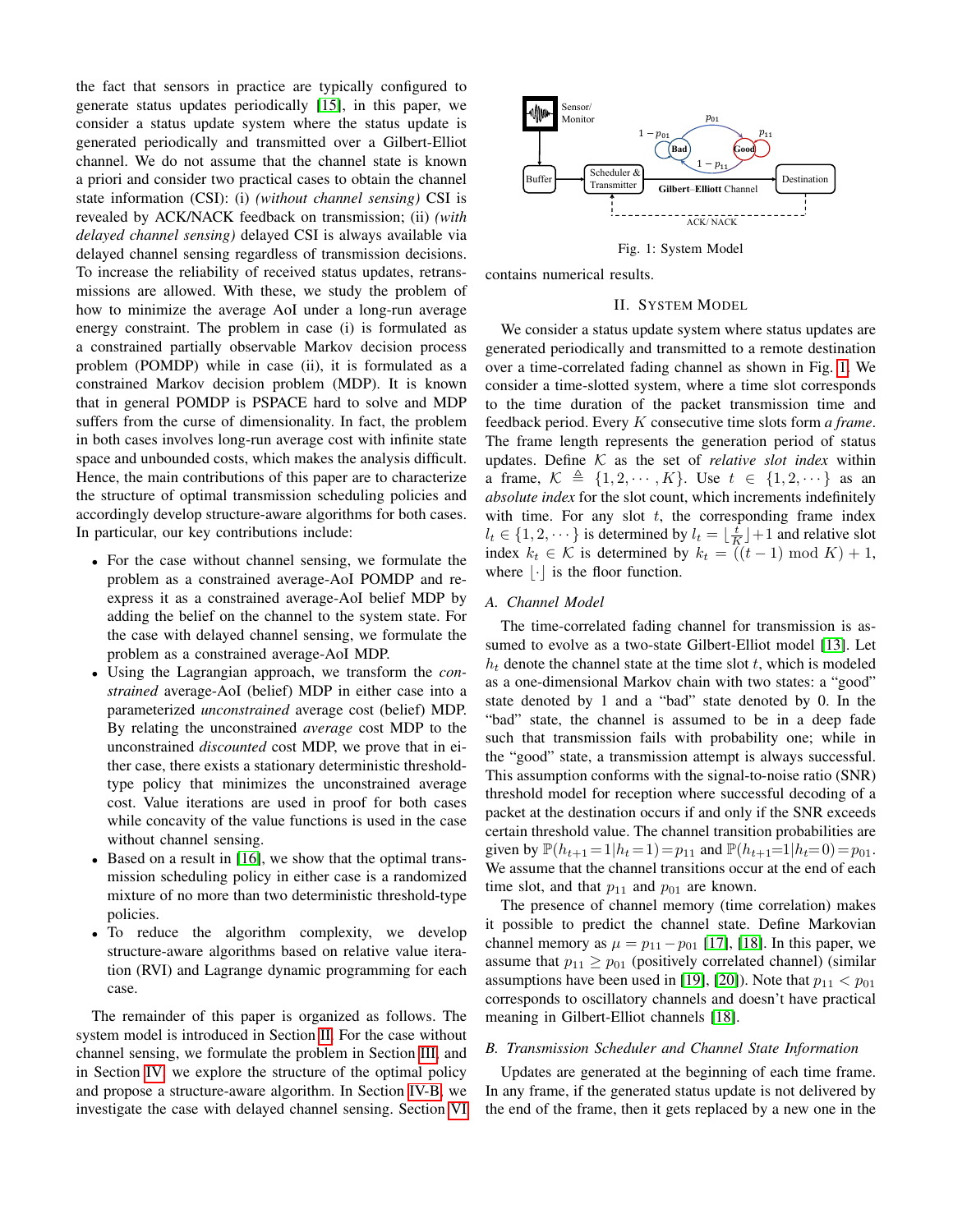next frame. We use  $u_t \in \mathcal{U} \triangleq \{0, 1\}$  to denote the decision of the scheduler at the time slot t, where  $u_t = 1$  means transmitting (retransmitting) the undeliverd statues update, and  $u_t = 0$  denotes suspension of transmission (retransmission). In each slot t, if the status update is delivered, i.e.  $\Delta_t < K$ , then we have  $u_t = 0$ . For simplicity, we use transmission to refer to both transmission and retransmission in the remaining content.

In this paper, we consider two practical cases to obtain CSI: (i) *(without channel sensing)* CSI is revealed via the feedback on transmission from the destination; (ii) *(with delayed channel sensing)* CSI of the last time slot is always available via delayed channel sensing regardless of transmission decisions. In particular, for case (i), if a transmission is attempted, then the scheduler receives an error-free ACK/NACK feedback from the destination specifying whether the status update was delivered or not before the end of the slot. We use Θ to denote the set of observations,  $\Theta \triangleq \{0, 1\}$ . Let  $\theta_t \in \Theta$  be the observation at time slot t. Then,  $\theta_t = 1$  denotes a successful transmission.  $\theta_t = 0$  occurs when the transmission occurs over the channel in the bad state or the transmission is suspended. Note that when a decision is made not to transmit updates, the scheduler will not obtain feedback revealing the CSI. Thus, the channel in this case is partially observable. In contrast, for case (ii), CSI of the last time slot is always available via delayed channel sensing regardless of transmission decisions.

### *C. Age of Information*

Age of information (AoI) reflects the timeliness of the information at the destination. It is defined as the time elapsed since the generation of the most recently received update at the destination. Let  $\Delta_t$  denote the AoI at the beginning of the time slot t. Let  $U(t)$  denote the generation time of the last successfully received status update for time slot t. Then,  $\Delta_t$ is written as

$$
\Delta_t \triangleq t - U(t). \tag{1}
$$

If a status update is not successfully delivered in slot, then the AoI increases by one, otherwise, the AoI drops to the time elapsed since the beginning of the frame (generation time of the newly delivered status update). Then, the value of  $\Delta_{t+1}$ is updated as follows:

$$
\Delta_{t+1} = \begin{cases} k_t & \text{if } u_t = 1, \theta_t = 1, \\ \Delta_t + 1 & \text{otherwise.} \end{cases}
$$
 (2)

Let  $A_k$  denote the set of all possible AoI values at the k-th slot of a frame. By [\(2\)](#page-2-1),  $A_k = {\Delta : \Delta = mK + (k)_-, m \in \Delta}$  $\{0, 1, 2, \dots\}$ , where  $(k) = \stackrel{\Delta}{=} ((K+k-2) \mod K)+1$  denotes the relative slot index before  $k$ . In Fig. [2,](#page-2-2) the evolution of AoI is illustrated for a given sample path of deliveries at the destination with  $K = 4$ .

#### *D. Optimization Problem*

A transmission scheduling policy  $\pi = \{d_1, d_2, \dots\}$  specifies the decision rules for each time slot, where a decision rule  $d_t$  is a function that maps the past actions, past and current AoI, relative slot index of a frame and channel states to

<span id="page-2-2"></span>

Fig. 2: On the top, a sample sequence of deliveries during four frames. Each frame consists of 4 time slots. The upward arrows represent the times of deliveries. On the bottom, the associated evolution of AoI.

actions. We assume that each transmission consumes the same energy which is normalized as one unit energy. Note that if there is no energy constraint on the transmitter, then exploiting every time slot in transmitting the undelivered update is optimal. This is because suspending the transmission of an undelivered status update does not contribute to decreasing the AoI and also wastes an opportunity to learn the channel state in the case without channel sensing. But in practice, repeated transmission attempts could result in excessive energy consumption. Accordingly, we employ an average energy consumption constraint. In particular, our objective in this paper is to design a transmission scheduling policy  $\pi$  that minimizes the following long-run average AoI

$$
\bar{A}(\pi) \triangleq \limsup_{T \to \infty} \frac{1}{T} \mathbb{E}_{\pi} \left[ \sum_{t=1}^{T} \Delta_t | \Delta_1, k_1, h_1 \right],\tag{3}
$$

while the long-run average energy consumption  $E(\pi)$  does not exceed  $E_{\text{max}} \in (0, 1]$ , i.e.

$$
\bar{E}(\pi) \triangleq \limsup_{T \to \infty} \frac{1}{T} \mathbb{E}_{\pi} \left[ \sum_{t=1}^{T} u_t | \Delta_1, k_1, h_1 \right] \le E_{\text{max}}, \quad (4)
$$

where  $\mathbb{E}_{\pi}$  denotes expectation under policy  $\pi$ . Note that  $E_{\text{max}} = 1$  corresponds to the case in which energy is enough to support transmission in every slot.

# <span id="page-2-0"></span>III. CONSTRAINED POMDP FORMULATION AND LAGRANGIAN RELAXATION WITHOUT CHANNEL SENSING

# <span id="page-2-1"></span>*A. Constrained POMDP Formulation*

At the beginning of each time slot, the scheduler chooses an action  $u$ . Given that the state of the underlying Markov channel is i, the user observes  $\theta(i, u) \in \{0, 1\}$ , which indicates the state of the current channel. Specifically, an ACK will be received if and only if the status update is transmitted over a "good" channel, i.e.  $\theta(1, 1) = 1$ . Otherwise, for  $(i, u) \neq (1, 1)$ ,  $\theta(i, u) = 0$ . Upon receipt of the feedback/observation, the AoI changes accordingly at the end of this slot. The sequence of operations in each slot is illustrated in Fig. [3.](#page-3-0) Note that when transmission is suspended, the channel state is not directly observable. Together with the average energy constraint, the problem we consider in the paper turns out to be a constrained partially observable Markov decision problem (POMDP).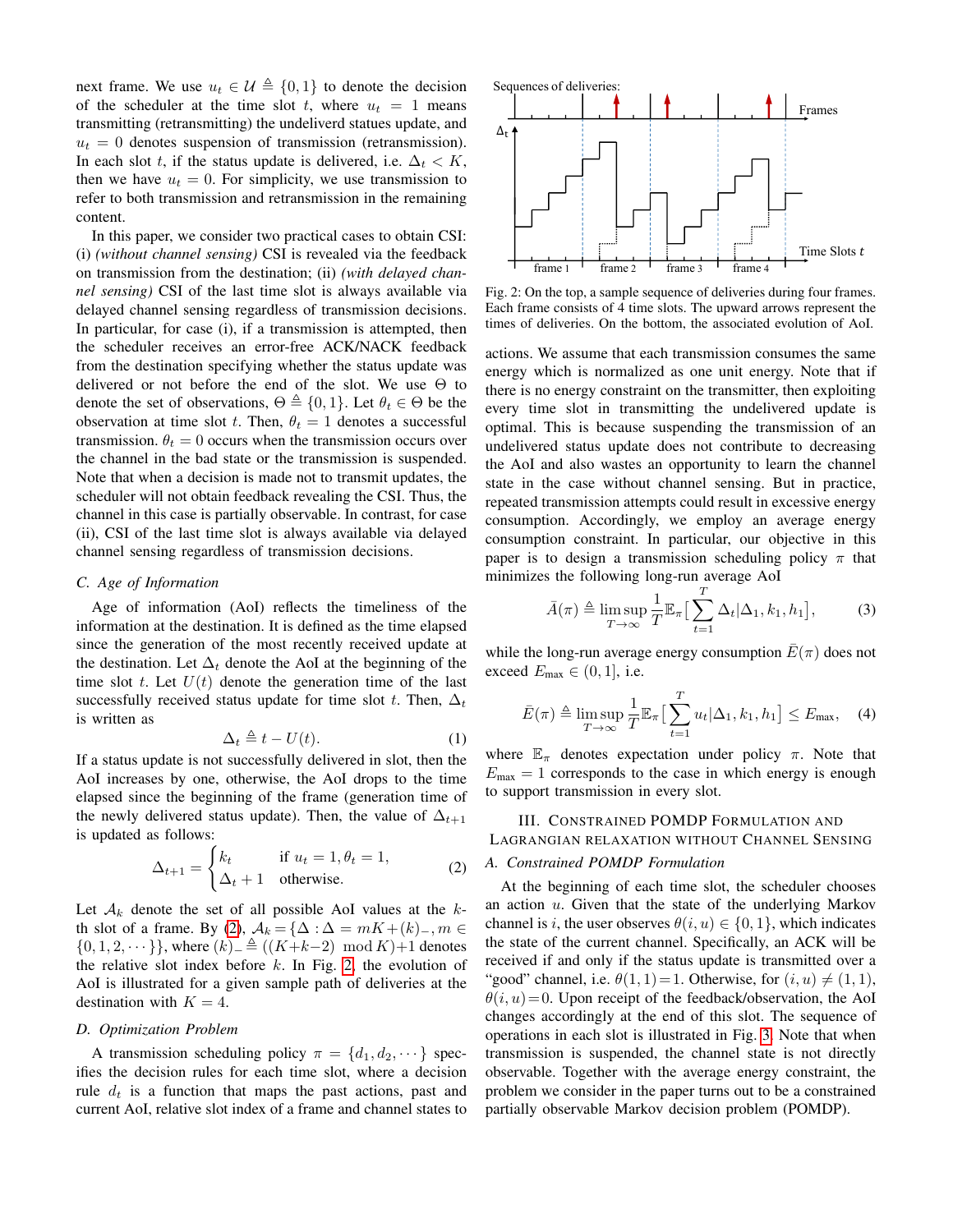<span id="page-3-0"></span>

| $\Delta_t, \omega_t$ |                               |                | $\Delta_{t+1}, \omega_{t+1}$         |  |
|----------------------|-------------------------------|----------------|--------------------------------------|--|
|                      | Take the Action   Observation | $\theta(i, u)$ | <b>State Transition</b><br>$p_{i,i}$ |  |
|                      |                               | Time Slot t    |                                      |  |

Fig. 3: Sequence of operations in a slot

At the beginning of each time slot  $t$ , our knowledge of underlying channel state can be summarized by a *belief* state  $\omega_t$ , where  $\omega_t$  is based on previous observations and decisions. Specifically, the belief state  $\omega_t$  is defined as conditional probability (given observation and action history) that channel is in "good" state at the beginning of the slot  $t$ . It has been shown in [\[21\]](#page-9-20) that for any slot t, the belief  $\omega_t$  is a *sufficient statistic* to describe the knowledge of the channel and thus can be used for making optimal decisions at time slot  $t$ . Thus, adding the belief to the system state, the constrained POMDP can be written as constrained belief MDP [\[22\]](#page-9-21). We describe the components of the framework as follows:

States: The system state consists of completely observable states and the belief state, i.e., the system state at slot  $t$  is defined by a 3-tuple  $\mathbf{s}_t = (\Delta_t, k_t, \omega_t)$ , where  $\Delta_t \in \mathcal{A}_{k_t}$  is the AoI state that evolves as [\(2\)](#page-2-1);  $k_t \in \mathcal{K}$  is the relative slot index in the frame  $l_t$  that evolves as  $k_{t+1} = (k_t)_+$ , where  $(y)_+ \triangleq (y)$ mod  $K$ ) + 1;  $\omega_t$  is the belief state whose evolution is defined in the following paragraph.

*Belief Update:* Given  $u_t$  and  $\theta_t$ , the belief state in slot  $t+1$ is updated by  $\omega_{t+1} = \Lambda(\omega_t, u_t, \theta_t)$  as follows. If  $u_t = 0$ , then the scheduler will not learn the channel state and the belief is updated only according to the Markov chain. If  $u_t = 1$ , the observation  $\theta_t$  after the transmission provides the true channel state before the state transition which occurs at the end of the slot (see Fig. [3\)](#page-3-0). In particular,  $\Lambda(\omega_t, u_t, \theta_t)$  is expressed as

$$
\omega_{t+1} = \Lambda(\omega_t, u_t, \theta_t) = \begin{cases} p_{11} & \text{if } u_t = 1, \theta_t = 1, \\ p_{01} & \text{if } u_t = 1, \theta_t = 0, \\ \mathcal{T}(\omega_t) & \text{if } u_t = 0, \end{cases} \tag{5}
$$

where  $\mathcal{T}(\omega_t) = \omega_t p_{11} + (1 - \omega_t) p_{01}$  denotes the one-step belief update. Let  $\mathcal{T}^m(\omega_t) \triangleq \mathbb{P}(h_{t+m} = 1 | \omega_t)$  denote m-step belief update when the channel is unobserved for  $m$  consecutive slots, where  $m \in \{0, 1, \dots\}$  and  $\mathcal{T}^0(\omega) = \omega$ . Note that by [\(5\)](#page-3-1), after a transmission ( $u = 1$ ),  $\omega$  is either  $p_{01}$  or  $p_{11}$ . Afterwards,  $\omega$  is updated by  $\mathcal T$  upon each suspension until next transmission attempt. Thus, the belief state  $\omega$  is in the form of  $\mathcal{T}^m(p_{01})$  or  $\mathcal{T}^m(p_{11})$ , where  $m \geq 0$ . Moreover, an increase in AoI by one results from either a failed transmission ( $\omega$  becomes  $p_{01}$ ) or suspension ( $\omega$  is updated by T). This implies that the AoI cannot be smaller than the updating times via  $\mathcal T$ . Thus, the set of belief states regarding  $\Delta$  is expressed as  $\Omega_{\Delta} \triangleq {\omega : \omega = 0, 1, \mathcal{T}^m(p_{01}) \text{ or } \mathcal{T}^m(p_{11}), 0 \le m < \Delta}.$ 

In this paper, we consider the state space  $S \triangleq \{(\Delta, k, \omega) :$  $k \in K$ ,  $\Delta \in \mathcal{A}_k$ ,  $\omega \in \Omega$  $\Delta$ . Note that if an initial state  $s_1$  is outside S, then eventually the state  $s_1$  will enter S (with state  $(k, k_{+}, p_{01})$  or  $(k, k_{+}, p_{11}), k \in \mathcal{K}$  and stay in S onwards; otherwise, the status update is never transmitted.

**Actions:** Action set is  $\mathcal{U} = \{0, 1\}$  defined in Section [II-B.](#page-1-2)

**Transition probabilities:** Given the current state  $s_t$  =  $(\Delta_t, k_t, \omega_t)$  and action  $u_t$  at slot t, the transition probability to the state  $s_{t+1} = (\Delta_{t+1}, k_{t+1}, \omega_{t+1})$  at the next slot  $t+1$ , which is denoted by  $P_{s_ts_{t+1}}(u_t)$ , is defined as

$$
P_{\mathbf{s}_t \mathbf{s}_{t+1}}(u_t) \triangleq \mathbb{P}(\mathbf{s}_{t+1}|\mathbf{s}_t, u_t)
$$
  
= 
$$
\sum_{\theta_t \in \{1, 0\}} \mathbb{P}(\theta_t|\mathbf{s}_t, u_t) \mathbb{P}(\mathbf{s}_{t+1}|\mathbf{s}_t, u_t, \theta_t),
$$
 (6)

where

 $\mathbb{D}(s, \dots | s, u, \theta)$ 

<span id="page-3-3"></span>
$$
\mathbb{P}(\theta_t | \mathbf{s}_t, u_t) = \begin{cases} \omega_t & \text{if } u_t = 1, \theta_t = 1, \\ 1 - \omega_t & \text{if } u_t = 1, \theta_t = 0, \\ 1 & \text{if } u_t = 0, \theta_t = 0, \\ 0 & \text{otherwise,} \end{cases}
$$
(7)

$$
= \begin{cases} 1 \text{ if } s_{t+1} = (k_t, (k_t)_+, \Lambda(\omega_t, u_t, \theta_t)), u_t = 1, \theta_t = 1, \\ 1 \text{ if } s_{t+1} = (\Delta_t + 1, (k_t)_+, \Lambda(\omega_t, u_t, \theta_t)), \theta_t = 0, \\ 0 \text{ otherwise.} \end{cases}
$$
 (8)

Costs: The AoI cost of one slot is the AoI at the beginning of a slot. Then, the change in AoI that results from the action taken at slot  $t$  is reflected at the beginning of the next slot  $t+1$ . Thus, given state  $s_t = (\Delta_t, k_t, \omega_t)$  and action choice  $u_t$ at slot  $t$ , the AoI cost of one slot is expressed as

$$
C_{\Delta}(\mathbf{s}, u_t) = \Delta_t,\tag{9}
$$

and the energy consumption of one slot is

<span id="page-3-2"></span>
$$
C_E(\mathbf{s}, u_t) = u_t. \tag{10}
$$

For any transmission scheduling policy  $\pi$ , we assume that the resulted Markov chain is a unichain (same assumptions are also made in [\[8\]](#page-9-7), [\[23\]](#page-9-22)). The transmission scheduling problem can be formulated as a constrained belief MDP:

<span id="page-3-1"></span>*Problem 1 (Constrained average-AoI belief MDP):*

$$
\min_{\pi} \quad \bar{A}(\pi) = \limsup_{T \to \infty} \frac{1}{T} \mathbb{E}_{\pi} \Big[ \sum_{t=1}^{T} C_{\Delta}(\mathbf{s}_t, u_t) \Big] \tag{11}
$$
\n
$$
\text{s.t.} \quad \bar{E}(\pi) = \limsup_{T \to \infty} \frac{1}{T} \mathbb{E}_{\pi} \Big[ \sum_{t=1}^{T} C_E(\mathbf{s}_t, u_t) \Big] \le E_{\text{max}}.
$$

We use  $\bar{A}^*$  to denote the optimal average AoI, which is the solution to the problem [\(11\)](#page-3-2). In Section [IV,](#page-4-0) we show that there exists a stationary policy which achieves  $\bar{A}^*$ . In particular, a stationary policy is independent of time and can be expressed by a single decision rule  $\pi = \{d, d, \dots\}$ , where d probabilistically maps states to actions.

#### <span id="page-3-4"></span>*B. Lagrange Formulation of the Constrained POMDP*

To obtain the optimal transmission scheduling policy, we reformulate the constrained average-AoI belief MDP in [\(11\)](#page-3-2) as a parameterized unconstrained average cost belief MDP using Lagrangian approach. Given Lagrange multiplier  $\lambda$ , the instantaneous Lagrangian cost at time slot  $t$  is defined by

$$
C(\mathbf{s}_t, u_t; \lambda) = C_{\Delta}(\mathbf{s}_t, u_t) + \lambda C_E(\mathbf{s}_t, u_t).
$$
 (12)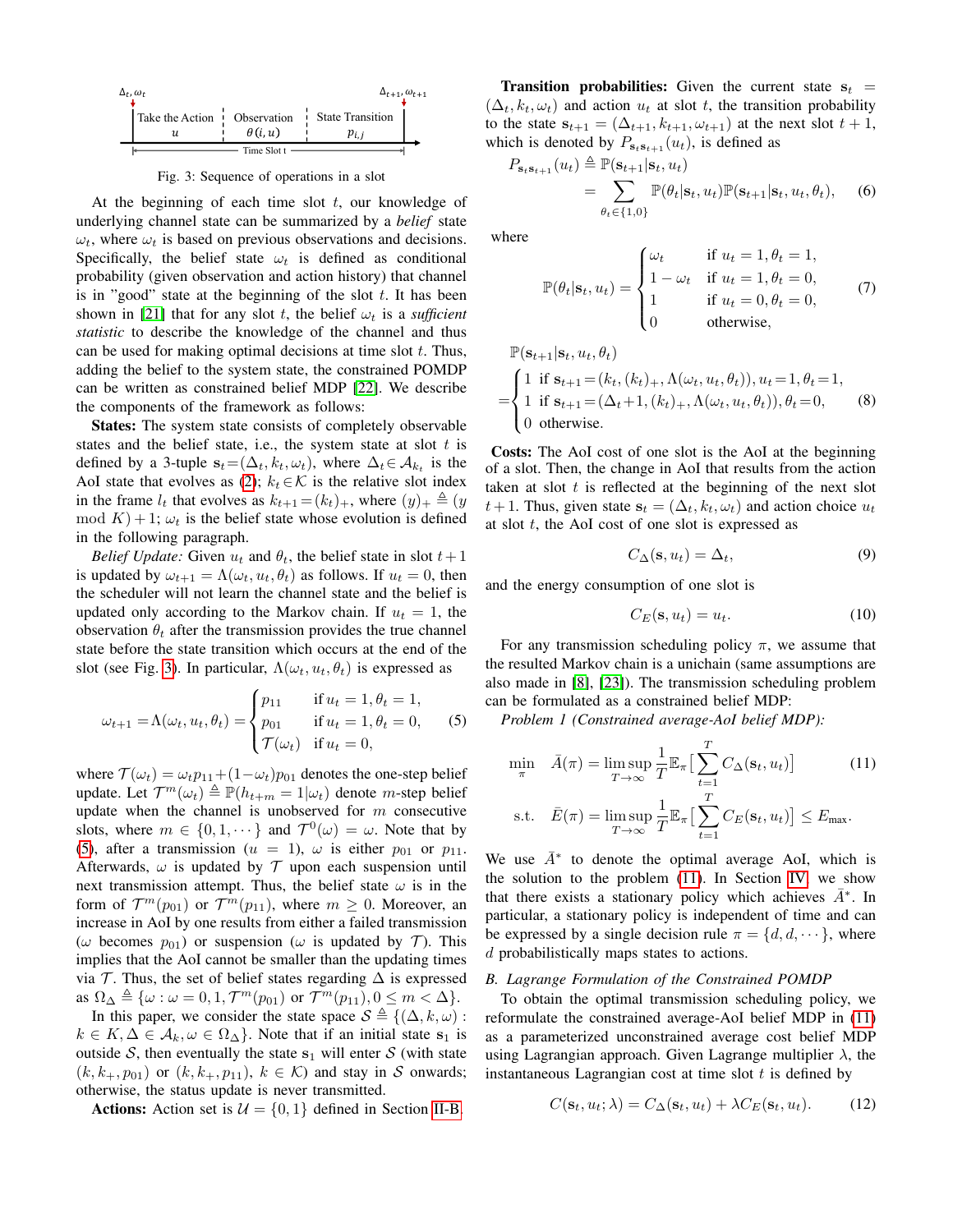Then, the average Lagrangian cost under policy  $\pi$  is given by

$$
\bar{L}(\pi; \lambda) = \limsup_{T \to \infty} \frac{1}{T} \mathbb{E}_{\pi} \left[ \sum_{t=1}^{T} C(\mathbf{s}_t, u_t; \lambda) \right]. \tag{13}
$$

Then, we have an unconstrained average cost belief MDP which aims at minimizing the above average Lagrangian cost:

*Problem 2 (Unconstrained average cost belief MDP):*

$$
\bar{L}^*(\lambda) \triangleq \min_{\pi} \ \bar{L}(\pi; \lambda), \tag{14}
$$

where  $\bar{L}^*(\lambda)$  is the optimal average Lagrangian cost with regard to λ. A policy is said to be *average cost optimal* if it minimizes the average Lagrangian cost.

The relation between the optimal solutions of the problems [\(11\)](#page-3-2) and [\(14\)](#page-4-1) is provided in the following corollary.

Corollary 1. *The optimal average AoI of problem* [\(11\)](#page-3-2) *and the optimal average Lagrangian cost of problem* [\(14\)](#page-4-1) *satisfy*

$$
\bar{A}^* = \sup_{\lambda \ge 0} \bar{L}^*(\lambda) - \lambda E_{\text{max}} \tag{15}
$$

*Proof Sketch:* By Theorem 12.7 in [\[16\]](#page-9-15), we only need to check the following condition: for all  $r \in \mathbb{R}$ , the set  $G(r) \triangleq \{s \in \mathcal{S}$ :  $\inf_u C_{\Delta}(\mathbf{s}, u) < r$  is finite. Given r, for any  $\mathbf{s} = (\Delta, k, \omega) \in$  $G(r)$ ,  $\Delta = \inf_{u} C_{\Delta}(\mathbf{s}, u) < r$ . With fixed finite  $\Delta$ ,  $\Omega_{\Delta}$  is finite. Thus,  $G(r)$  is finite.  $\Box$ 

The corollary establishes that the constrained average-AoI belief MDP in [\(11\)](#page-3-2) can be solved with two steps: (i) solve the unconstrained average cost belief MDP in [\(14\)](#page-4-1) with fixed  $\lambda$ ; (ii) determine  $\lambda$  to obtain the optimal policy for [\(11\)](#page-3-2).

# <span id="page-4-0"></span>IV. STRUCTURE OF THE OPTIMAL TRANSMISSION SCHEDULING POLICY AND ALGORITHM DESIGN

In this section, we investigate the structure of the optimal policy for the constrained average-AoI belief MDP in [\(11\)](#page-3-2) and propose a structure-aware algorithm.

#### <span id="page-4-8"></span>*A. Structure of Constrained Average-AoI Optimal Policy*

*1) Main results:* To explore the structure, we first show that there exists a stationary deterministic *threshold-type* scheduling policy that solves the unconstrained average cost belief MDP in [\(14\)](#page-4-1).

<span id="page-4-4"></span>Theorem 1. *Given Lagrange multiplier* λ*, there exists a stationary unconstrained average cost optimal policy that is deterministic and of threshold-type in belief. Specifically,* [\(14\)](#page-4-1) *can be minimized by the policy of the form*  $\pi_{\lambda}^{*} = (d_{\lambda}^{*}, d_{\lambda}^{*}, \dots)$ *, where*

$$
d_{\lambda}^*(\Delta, k, \omega) = \begin{cases} 0 & \text{if } 0 \le \omega < \omega^*(\Delta, k; \lambda), \\ 1 & \text{if } \omega^*(\Delta, k; \lambda) \le \omega, \end{cases} \tag{16}
$$

where  $\omega^*(\Delta, k; \lambda)$  *denotes the threshold given pair of AoI and relative slot index*  $(\Delta, k)$  *and Lagrange multiplier*  $\lambda$ *.* 

*Proof.* Please see Section [IV-A2.](#page-4-2)

Next, we show that the optimal policy for the original problem [\(11\)](#page-3-2) is a mixture of no more than two stationary deterministic threshold-type policies.

<span id="page-4-7"></span>Corollary 2. *There exists a stationary transmission scheduling policy* π∗ *that is the optimal solution to the constrained average-AoI belief MDP in* [\(11\)](#page-3-2)*, where* π∗ *is a randomized mixture of threshold-type scheduling policies as follows:*

$$
\pi^* = q \pi_{\lambda_1}^* + (1 - q) \pi_{\lambda_2}^*,\tag{17}
$$

<span id="page-4-1"></span>where  $q \in [0,1]$  *is a randomization factor*;  $\pi_{\lambda_1}^*$ ,  $\pi_{\lambda_2}^*$  *are two average cost optimal policies that are of the form in* [\(16\)](#page-4-3) *for some Lagrange multipliers*  $\lambda_1$  *and*  $\lambda_2$ *.* 

*Proof.* Note that a stationary policy that transmits at the beginning of every  $\left[\frac{1}{K E_{\text{max}}}\right]$  frames satisfies energy constraint, where  $\lceil \cdot \rceil$  is the ceil function. Thus, the problem [\(11\)](#page-3-2) is feasible. Together with our unichain assumption, the result follows from Theorem 4.4 in [\[16\]](#page-9-15).  $\Box$ 

The method to determine  $\lambda_1$ ,  $\lambda_2$  and q will be discussed in Section [IV-B2.](#page-6-0)

<span id="page-4-2"></span>*2) Proof of Theorem [1:](#page-4-4)* We prove Theorem [1](#page-4-4) in two steps: (i) address an unconstrained discounted cost belief MDP; (ii) relate it to the unconstrained average cost belief MDP. In particular, we show that the optimal policy for the unconstrained discounted cost belief MDP is of threshold-type in  $\omega$ , which implies that the optimal policy for the unconstrained average cost belief MDP is of threshold-type in  $\omega$ 

Given an initial state s, the total expected discounted Lagrangian cost under policy  $\pi$  is given by

$$
L_{\mathbf{s}}^{\beta}(\pi;\lambda) = \limsup_{T \to \infty} \mathbb{E}_{\pi} \left[ \sum_{t=1}^{T} \beta^{t-1} C(\mathbf{s}_t, u_t; \lambda) | \mathbf{s} \right],\qquad(18)
$$

where  $\beta \in (0, 1)$  is a discount factor. The optimization problem of minimizing the total expected discounted Lagrangian cost can be cast as

*Problem 3 (Unconstrained discounted cost belief MDP):*

<span id="page-4-9"></span>
$$
V^{\beta}(\mathbf{s}) \triangleq \min_{\pi} \ L_{\mathbf{s}}^{\beta}(\pi; \lambda), \tag{19}
$$

where  $V^{\beta}$ (s) denotes the optimal total expected  $\beta$ -discounted Lagrangian cost (for convenience, we omit  $\lambda$  in notation  $V^{\beta}(\mathbf{s})$ ).

A policy is said to be β*-discounted cost optimal* if it minimizes the total expected  $\beta$ -discounted Lagrangian cost. In Proposition [1,](#page-4-5) we introduce the optimality equation of  $V^{\beta}(\mathbf{s})$ .

<span id="page-4-5"></span>Proposition 1. *(a) The optimal total expected* β*-discounted* Lagrangian cost  $V^{\beta}(\Delta, k, \omega)$  satisfies the optimality equation *as follows:*

<span id="page-4-6"></span>
$$
V^{\beta}\left(\Delta,k,\omega\right) = \min_{u \in \{0,1\}} Q^{\beta}\left(\Delta,k,\omega;u\right),\tag{20}
$$

<span id="page-4-3"></span>*where*

 $\Box$ 

$$
Q^{\beta}\left(\Delta,k,\omega;0\right) = \Delta + \beta V^{\beta}\left(\Delta+1,(k)_{+},\mathcal{T}\left(\omega\right)\right); \quad (21)
$$

$$
Q^{\beta} (\Delta, k, \omega; 1) = \Delta + \lambda + \beta \Big( \omega V^{\beta} (k, (k)_{+}, p_{11}) + (1 - \omega) V^{\beta} (\Delta + 1, (k)_{+}, p_{01}) \Big).
$$
 (22)

*(b) A stationary deterministic policy determined by the righthand-side of* [\(20\)](#page-4-6) *is* β*-discounted cost optimal.*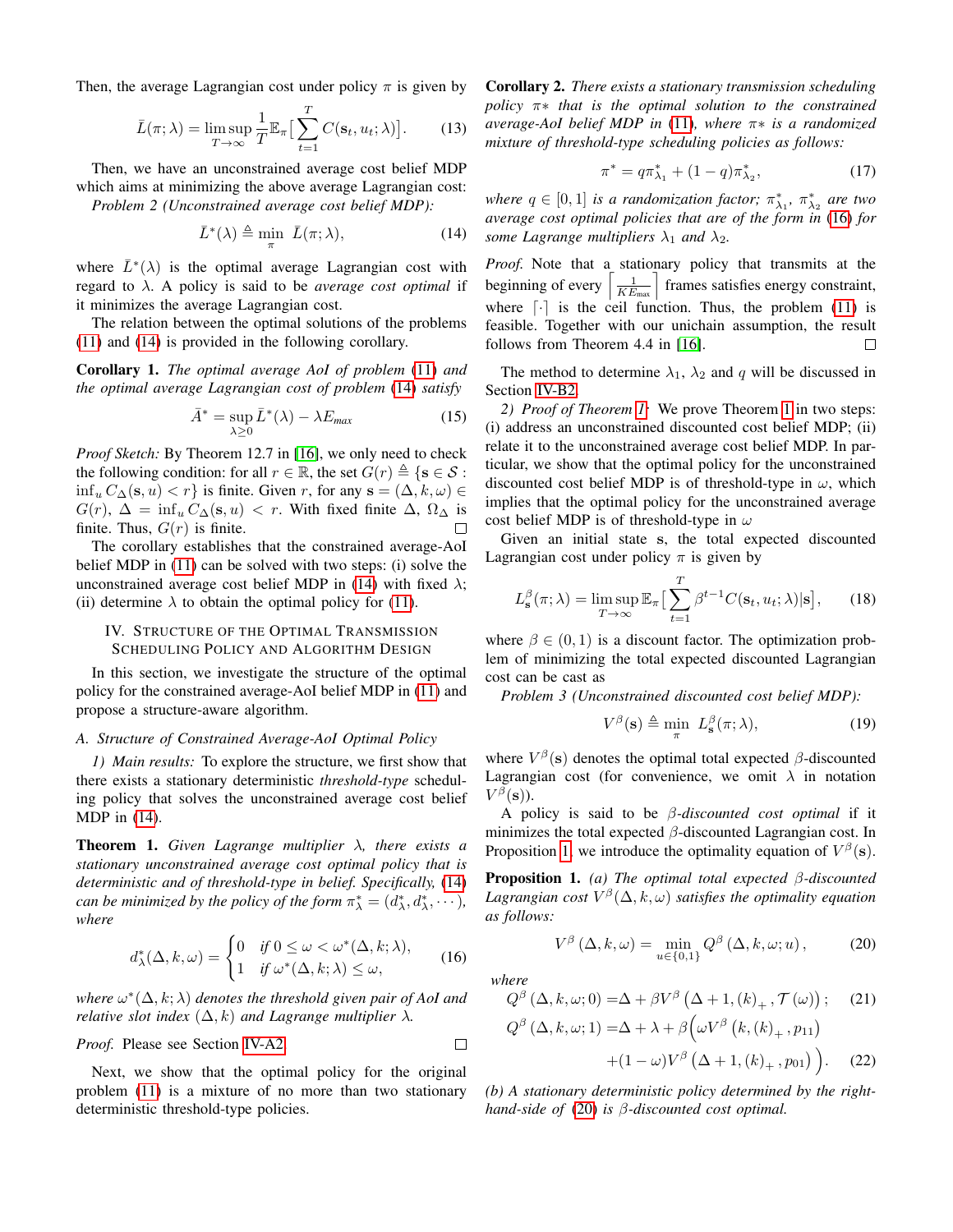(c) Let  $V_n^{\beta}(\mathbf{s})$  be the cost-to-go function such that  $V_0^{\beta}(\mathbf{s}) = 0$ , *for all*  $s \in S$  *and for*  $n \geq 0$ *,* 

$$
V_{n+1}^{\beta}(\Delta, k, \omega) = \min_{u \in \{0, 1\}} Q_{n+1}^{\beta}(\Delta, k, \omega; u), \quad (23)
$$

*where*

$$
Q_{n+1}^{\beta} (\Delta, k, \omega; 0) = \Delta + \beta V_n^{\beta} (\Delta + 1, (k)_+, \mathcal{T}(\omega)); \quad (24)
$$
  

$$
Q_{n+1}^{\beta} (\Delta, k, \omega; 1) = \Delta + \lambda + \beta \left( \omega V_n^{\beta} (k, (k)_+, p_{11}) \right)
$$

$$
\beta_{n+1} (\Delta, k, \omega; 1) = \Delta + \lambda + \beta \Big( \omega V_n^{\beta} (k, (k)_+, p_{11}) + (1 - \omega) V_n^{\beta} (\Delta + 1, (k)_+, p_{01}) \Big). \tag{25}
$$

*Then, we have*  $V_n^{\beta}(\mathbf{s}) \to V^{\beta}(\mathbf{s})$  *as*  $n \to \infty$ *, for every s*,  $\beta$ *.* 

*Proof Sketch:* By [\[24\]](#page-9-23), it suffices to show that there exists a deterministic stationary policy f such that for all  $\beta$ , s, we have  $L_{\mathbf{s}}^{\beta}(f; \lambda) < \infty$ . A simple policy that chooses  $u = 0$  at every time-slot can achieve this.  $\Box$ 

Using (c) in Proposition [1,](#page-4-5) we show properties of  $V^{\beta}$  in Lemma [1.](#page-5-1) In this lemma, some transient states like  $(\cdot, \cdot, 0)$  are used. That's why they are included in the state space  $S$ . Note that adding these transient states will not change the optimal value. This is because the average cost until the transient states enter state space of recurrent states approaches 0, as the number of slots goes to infinity.

<span id="page-5-1"></span>**Lemma 1.** *If*  $p_{11} \geq p_{01}$ , then  $V^{\beta}$  has the following properties: (*a*)  $V<sup>β</sup>(Δ, k, ω)$  *is non-decreasing with regard to age* Δ*.* (b)  $V^{\beta}(\Delta, k, \omega)$  *is non-increasing with regard to belief*  $\omega$ *. (c)* For all  $(∆, k, z) ∈ S$ *, we have* 

 $(1-\omega)\lambda+\omega V^{\beta}(\Delta, k, x)+(1-\omega)V^{\beta}(\Delta, k, y)\geq V^{\beta}(\Delta, k, z)$ , (26) *where*  $x = \mathcal{T}^m(p_{11})$ ,  $y = \mathcal{T}^m(p_{01})$  and  $z = \mathcal{T}^{m+1}(\omega)$ , for  $m \geq 0, \ \omega \in \{0, 1, \mathcal{T}^j(p_{01}), \mathcal{T}^j(p_{11}), j \geq 0\}.$ 

(*d*) The optimal policy corresponding to  $V^{\beta}$  is of a threshold*type in*  $\omega$ *, i.e. given*  $\Delta$ *, k, there exists a threshold*  $\omega_{\beta}^{*}(\Delta, k; \lambda)$ such that it is optimal to transmit only when  $\omega \geq \omega_{\beta}^{*}(\Delta, k; \lambda)$ .

*Proof Sketch:* Please see Appendix [A.](#page-8-0)  $\Box$ 

By (d) in Lemma [1,](#page-5-1) the  $\beta$ -discounted cost optimal policies are of threshold-type in belief. By [\[24\]](#page-9-23), under certain conditions (A proof sketch of these conditions verification is provided in Appendix [B\)](#page-8-1), average cost optimal policy can be viewed as a limit of a sequence of  $\beta$ -discounted cost optimal policies as  $\beta \rightarrow 1$ . Thus, the average cost optimal policies are of threshold-type in belief.

# <span id="page-5-0"></span>*B. Structure-Aware Algorithm Design*

By Corollary [2,](#page-4-7) we (i) design a structure-aware algorithm for the unconstrained average cost belief MDP in [\(14\)](#page-4-1); (ii) design the way to determine parameters  $\lambda_1$ ,  $\lambda_2$  and q. In the end, (i) and (ii) are combined in Algorithm [1.](#page-6-1)

<span id="page-5-4"></span>*1) Structure-Aware Algorithm for the approximate unconstrained average cost belief MDP:* Value iteration is a classical method to solve an MDP. However, the value iteration cannot work in practice if state space is infinite, since an infinite number of states need to be updated for each iteration. To deal with this, we (i) approximate the infinite  $S$  with a large but finite space; (ii) propose structure-aware algorithm to minimize the average Lagrangian cost of the approximate belief MDP; (iii) show that the sequence of our approximate belief MDPs converges to the original unconstrained average cost belief MDP.

<span id="page-5-5"></span>Let  $N$  be an upper bound for the AoI and the times of Markov transitions on either  $p_{01}$  or  $p_{11}$ . In particular, with bound  $N$ , the state space of the approximate belief MDP is defined by  $S^N \triangleq \{(\Delta, k, \omega) \in S : \Delta \leq N, \omega \leq \mathcal{T}^N(p_{01}) \text{ or } \omega \geq \mathcal{T}^N(p_{01})\}$  $\mathcal{T}^{N}(p_{11})\}$ . Without loss of generality, we assume  $N > K$ . Given the state  $(\Delta_t, k_t, \omega_t) \in S^N$ , the state  $s_{t+1}$  $(\Delta_{t+1}, k_{t+1}, \omega_{t+1}) \in S^N$  is updated as follows:

<span id="page-5-6"></span>
$$
\mathbf{s}_{t+1} = (\Delta_{t+1}, k_{t+1}, \omega_{t+1})
$$
\n
$$
= \begin{cases}\n(k_t, (k_t)_+, p_{11}) & \text{if } u_t = 1, \theta_t = 1, \\
(\phi(\Delta_t + 1), (k_t)_+, p_{01}) & \text{if } u_t = 1, \theta_t = 0, \\
(\phi(\Delta_t + 1), (k_t)_+, \varphi(\mathcal{T}(\omega_t))) & \text{if } u_t = 0,\n\end{cases}
$$
\n(27)

where  $\phi(x) = \min\{x, N\}$ ;  $\varphi(y) = \mathcal{T}^N(p_{11})$  if  $\mathcal{T}^N(p_{01})$  <  $y < \mathcal{T}^{N}(p_{11})$ , otherwise  $\varphi(y) = y$ .

Given action  $u$ , the transition probability from s to s' on state space  $S^N$ , denoted by  $P_{ss'}^N(u)$ , is expressed as

$$
P_{\mathbf{ss}'}^{N}(u) = P_{\mathbf{ss}'}(u) + \sum_{\substack{\nu(\mathbf{r}) = \mathbf{s}',\\ \mathbf{r} \in \mathcal{S} - \mathcal{S}^{N}}} P_{\mathbf{sr}}(u),\tag{28}
$$

<span id="page-5-3"></span> $\Box$ 

where  $P_{ss}(u)$  and  $P_{sr}(u)$  are the transition probabilities on S defined in [\(6\)](#page-3-3);  $\nu((z1, z2, z3)) = (\phi(z1), z2, \phi(z3)).$ 

In general, a sequence of approximate MDPs may not converge to the original MDP [\[25\]](#page-9-24). We show the convergence of our approximate MDPs to the original MDP in Theorem [2.](#page-5-2)

<span id="page-5-2"></span>**Theorem 2.** Let  $\bar{L}^{N*}(\lambda)$  be the minimum average Lagrangian *cost for the approximate MDP with regard to bound* N *and Lagrange multiplier*  $\lambda$ *. Then,*  $\overline{L}^{N*}(\lambda) \to \overline{L}^{*}(\lambda)$  *as*  $N \to \infty$ *.* 

*Proof Sketch:* Please see Appendix [C.](#page-8-2)

The Relative Value Iteration (RVI) algorithm can be utilized to obtain an optimal stationary deterministic policy for the approximate MDP. In particular, RVI starts with  $V_0^N(\mathbf{s}) = 0$ ,  $\forall s \in \mathcal{S}^N$  and updates  $V^N_{n+1}(s)$  by minimizing the RHS of equation [\(29\)](#page-5-3) in the  $n + 1$ -th iteration,  $n \in \{0, 1, 2, \dots\}$ .

$$
V_{n+1}^{N}(\mathbf{s}) = \min_{u} \left\{ C(\mathbf{s}, u; \lambda) + \sum_{\mathbf{s}' \in \mathcal{S}^{N}} P_{\mathbf{s}\mathbf{s}'}^{N}(u) h_{n}^{N}(\mathbf{s}') - h_{n}^{N}(\mathbf{0}) \right\}, \quad (29)
$$

where 0 is the reference state and  $h_n^N(\mathbf{s}) = V_n^N(\mathbf{s}) - V_n^N(\mathbf{0})$ . Note that similar to the proof in Section. [IV-A,](#page-4-8) it can be shown that the optimal policy for the approximate MDP is still of threshold-type. Thus, we utilize the threshold property in traditional RVI and propose a threshold-type RVI to reduce algorithm complexity in Algorithm [1](#page-6-1) (Line 4-24). For each iteration, we update threshold  $\omega^*(\Delta, k; \lambda)$  (Line 16) in addition to  $V^N(\mathbf{s})$ . If certain state satisfies threshold condition, then the optimal action for the state in this iteration is determined immediately without doing the optimization operation (Line 12), which reduces algorithm complexity.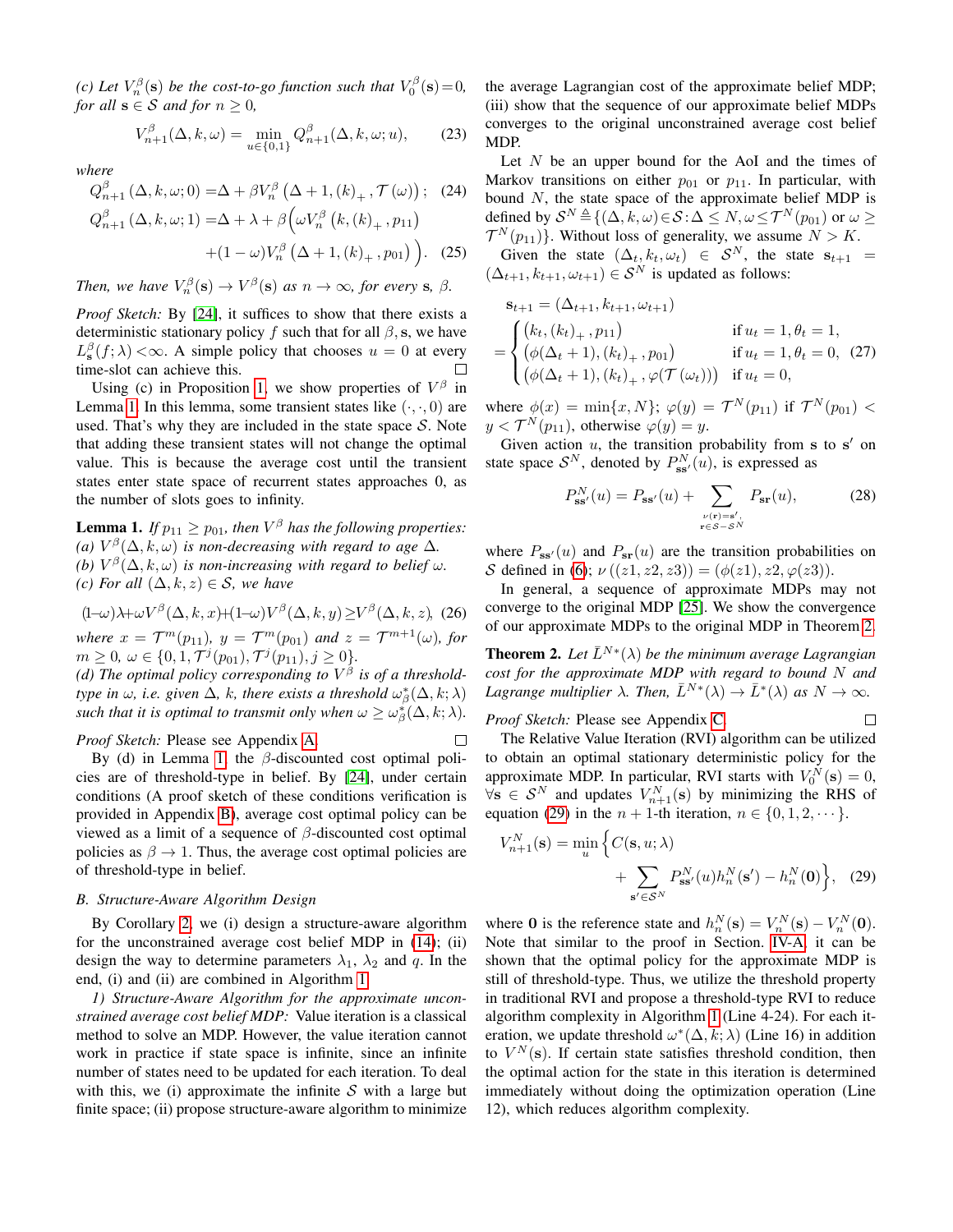Algorithm 1: Structure-Aware Scheduling without channel sensing

<span id="page-6-1"></span>

| 1                       | given tolerance $\epsilon > 0, \epsilon_{\lambda} > 0, \lambda^{*-}, \lambda^{*+}, N$ ;                                                                                            |  |  |  |  |  |
|-------------------------|------------------------------------------------------------------------------------------------------------------------------------------------------------------------------------|--|--|--|--|--|
| $\overline{a}$          | while $ \lambda^{*+} - \lambda^{*-}  > \epsilon_{\lambda}$ do                                                                                                                      |  |  |  |  |  |
| 3                       | $\lambda = (\lambda^{*+} + \lambda^{*-})/2;$                                                                                                                                       |  |  |  |  |  |
| $\overline{\mathbf{4}}$ | $V^N(\mathbf{s}) = 0, h^N(\mathbf{s}) = 0, h^N_{prev}(\mathbf{s}) = \infty$ , for all $\mathbf{s} \in \mathcal{S}^N$ ;                                                             |  |  |  |  |  |
| 5                       | while $\max_{\mathbf{s}\in\mathcal{S}^N} h^N(\mathbf{s})-h^N_{prev}(\mathbf{s}) >\epsilon$ do                                                                                      |  |  |  |  |  |
| 6                       | $\omega^*(\Delta, k; \lambda) = \infty$ for all $\mathbf{s} = (\Delta, k, \omega) \in \mathcal{S}^N$ ;                                                                             |  |  |  |  |  |
| 7                       | foreach $\mathbf{s} = (\Delta, k, \omega) \in \mathcal{S}^N$ do                                                                                                                    |  |  |  |  |  |
| 8                       | if $\Delta$ < K then                                                                                                                                                               |  |  |  |  |  |
| 9                       | $u^* = 0$ :                                                                                                                                                                        |  |  |  |  |  |
| 10                      | else                                                                                                                                                                               |  |  |  |  |  |
| 11                      | if $\omega \geq \omega^*(\Delta, k; \lambda)$ then                                                                                                                                 |  |  |  |  |  |
| 12                      | $u^* = 1$ ;                                                                                                                                                                        |  |  |  |  |  |
| 13                      | else                                                                                                                                                                               |  |  |  |  |  |
| 14                      | $\begin{array}{l} u^* = \arg \min_{u \in \{0,1\}} \{ C(\mathbf{s},u;\lambda) + \\ \sum_{\mathbf{s}' \in \mathcal{S}^{N}} P_{\mathbf{ss}'}^{N}(u) h^N(\mathbf{s}') \}; \end{array}$ |  |  |  |  |  |
|                         |                                                                                                                                                                                    |  |  |  |  |  |
| 15                      | if $u^* = 1$ then                                                                                                                                                                  |  |  |  |  |  |
| 16                      | $\omega^*(\Delta, k; \lambda) = \omega;$                                                                                                                                           |  |  |  |  |  |
| 17                      | end                                                                                                                                                                                |  |  |  |  |  |
| 18                      | end                                                                                                                                                                                |  |  |  |  |  |
| 19                      | $V^N(\mathbf{s}) = C(\mathbf{s}, u^*; \lambda) +$                                                                                                                                  |  |  |  |  |  |
|                         | $\sum_{\mathbf{s}'\in\mathcal{S}^{N}}P_{\mathbf{s}\mathbf{s}'}^{N}(u^{*})h^{N}(\mathbf{s}')-h^{N}(\mathbf{0});$                                                                    |  |  |  |  |  |
| 20                      | end                                                                                                                                                                                |  |  |  |  |  |
| 21                      | $h_{prev}^N(\mathbf{s}) = h^N(\mathbf{s});$                                                                                                                                        |  |  |  |  |  |
| 22                      | $h^{N}(\mathbf{s}) = V^{N}(\mathbf{s}) - V^{N}(\mathbf{0});$                                                                                                                       |  |  |  |  |  |
| 23                      | end                                                                                                                                                                                |  |  |  |  |  |
| 24                      | end                                                                                                                                                                                |  |  |  |  |  |
| 25                      | Compute the average energy cost $E(\lambda)$ ;                                                                                                                                     |  |  |  |  |  |
| 26                      | if $E(\lambda) > E_{max}$ then                                                                                                                                                     |  |  |  |  |  |
| 27                      | $\lambda^{*-} = \lambda$ :                                                                                                                                                         |  |  |  |  |  |
| 28                      | else                                                                                                                                                                               |  |  |  |  |  |
| 29                      | $\lambda^{*+} = \lambda$                                                                                                                                                           |  |  |  |  |  |
| 30                      | end                                                                                                                                                                                |  |  |  |  |  |
| end<br>31               |                                                                                                                                                                                    |  |  |  |  |  |

<span id="page-6-0"></span>*2) Lagrange Multiplier Estimation:* By Lemma 3.4 of [\[26\]](#page-9-25),  $\bar{A}(\pi_{\lambda_1}^*)\leq \bar{A}(\pi_{\lambda_2}^*)$  and  $\bar{E}(\pi_{\lambda_1}^*)\geq \bar{E}(\pi_{\lambda_2}^*)$  given  $\lambda_1<\lambda_2$ . Thus, the optimal Lagrangian multiplier  $\lambda^*$  is defined as  $\lambda^* \triangleq \inf \{ \lambda > 0$ :  $\bar{E}(\pi_{\lambda}^{*}) \le E_{\text{max}}\}.$  If there exists  $\lambda^{*}$  such that  $\bar{E}(\pi_{\lambda^{*}}^{*}) = E_{\text{max}}$ , then the constrained average-AoI optimal policy is a stationary deterministic policy where  $q$  in Corollary [2](#page-4-7) is either zero or one. Otherwise, the optimal policy  $\pi^*$  chooses policy  $\pi^*_{\lambda^{*-}}$ with probability q and policy  $\pi_{\lambda^{*+}}^{*}$  with probability  $1-q$ . The randomization factor  $q$  can be computed with following equation:

$$
q = \frac{E_{\text{max}} - \bar{E}(\pi_{\lambda^{*+}}^*)}{\bar{E}(\pi_{\lambda^{*-}}^*) - \bar{E}(\pi_{\lambda^{*+}}^*)}.
$$
\n(30)

The bisection method can be used to compute  $\lambda^{*-}$ ,  $\lambda^{*+}$  and thus  $q$ . The details are provided in algorithm [1](#page-6-1) (Line 2-3) and Line 26-30) and the algorithm starts with  $\lambda^{*-} = 0$  and sufficiently large  $\lambda^{*+}$ .

## V. AOI MINIMIZATION UNDER ENERGY CONSTRAINT WITH DELAYED CHANNEL SENSING

With delayed channel sensing, the CSI of the last time slot is always available at the beginning of each slot. Thus, the problem in this case can be formulated as a constrained MDP. The state space reduces to  $S \triangleq \{(\Delta, k, g):k \in \mathcal{K}, \Delta \in \mathcal{A}_k, g \in$  $\{0, 1\}$ , where g denotes the CSI of the last time slot. Given  $\mathbf{s}_t = (\Delta_t, k_t, g_t)$  and  $u_t$  at time slot t, the transition probability to  $s_{t+1} = (\Delta_{t+1}, k_{t+1}, q_{t+1})$  is written as follows:

$$
P_{\mathbf{s}_{t}\mathbf{s}_{t+1}}(u_{t})
$$
  
= 
$$
\begin{cases} p_{g_{t}1} & \text{if } u_{t} = 1, \mathbf{s}_{t+1} = (k_{t}, (k_{t})_{+}, 1), \\ 1 - p_{g_{t}1} & \text{if } u_{t} = 1, \mathbf{s}_{t+1} = (\Delta_{t} + 1, (k_{t})_{+}, 0), \\ 1 & \text{if } u_{t} = 0, \mathbf{s}_{t+1} = (\Delta_{t} + 1, (k_{t})_{+}, g_{t+1}). \end{cases}
$$
(31)

Following Section [III-B](#page-3-4) and Section [IV,](#page-4-0) the optimal transmission scheduling policy in this case is also a randomized mixture of no more than two deterministic policies, each of which is optimal for an unconstrained average cost MDP. But thanks to the simplification in state, we can show that the optimal policy for the unconstrained average cost MDP in this case is of threshold-type in AoI in Theorem [3.](#page-6-2)

<span id="page-6-2"></span>Theorem 3. *Given Lagrange multiplier* λ*, there exists a stationary unconstrained average cost optimal policy that is deterministic and of threshold-type in AoI. Specifically, the policy is in the form*  $\pi_{\lambda}^{*} = (d_{\lambda}^{*}, d_{\lambda}^{*}, \dots)$ *, where* 

<span id="page-6-3"></span>
$$
d_{\lambda}^{*}(\Delta, k, g) = \begin{cases} 0 & \text{if } 0 \leq \Delta < \Delta^{*}(k, g; \lambda), \\ 1 & \text{if } \Delta^{*}(k, g; \lambda) \leq \Delta, \end{cases}
$$
 (32)

and 
$$
\Delta^*(k, 1; \lambda) \le \Delta^*(k, 0; \lambda), \tag{33}
$$

*where* ∆<sup>∗</sup> (k, g; λ) *denotes the threshold given pair of relative slot index and delayed CSI*  $(k, g)$  *and Lagrange multiplier*  $\lambda$ *.* 

Different from Theorem [1](#page-4-4) which provides threshold structure in belief  $\omega$ , Theorem [3](#page-7-1) obtains that (i) the average cost optimal policy is of threshold-type in AoI, and (ii) threshold when  $q = 1$  is no larger than the threshold when  $q = 0$ . Indeed, (ii) is used in algorithm to further reduce algorithm complexity. In particular, similar to Section [IV-B1,](#page-5-4) we bound AoI with  $N$  and propose a threshold-type algorithm in Algorithm [2](#page-7-2) to minimize unconstrained average cost. Different from corre-sponding part in Algorithm [1,](#page-6-1)  $\Delta^*(k, 1; \lambda)$  is updated along with each threshold updating (Line 15) to keep the threshold relation in [\(33\)](#page-6-3). This further reduces algorithm complexity.

The proof idea of Theorem [3](#page-7-1) is similar to Theorem [1.](#page-4-4) We relate average cost MDPs to discounted cost MDPs. Next, we explore the structure of discounted cost optimal policies.

The optimality equation in [\(20\)](#page-4-6) is modified as follows:

$$
V^{\beta} (\Delta, k, g) = \Delta + \beta \min \left\{ \sum_{g' \in \{0, 1\}} p_{gg'} V^{\beta} (\Delta + 1, (k)_+, g') \right\},\
$$

$$
\lambda + p_{g1} V^{\beta} (k, (k)_+, 1) + p_{g0} V^{\beta} (\Delta + 1, (k)_+, 0) \left.\right\}. (34)
$$

First, we prove the monotonicity of value function  $V^{\beta}$  in AoI in Lemma [2.](#page-6-4)

<span id="page-6-4"></span>**Lemma 2.** *The function*  $V^{\beta}(\Delta, k, g)$  *is non-decreasing with regard to AoI* ∆*.*

*Proof Sketch:* The proof uses induction and  $V_n^{\beta}(\mathbf{s}) \to V^{\beta}(\mathbf{s})$ as  $n \to \infty$  which is similar to proof in Lemma [1.](#page-5-1)  $\Box$ 

With this, we characterize the structure of optimal policy for the unconstrained discounted cost MDP in Lemma [3.](#page-7-1)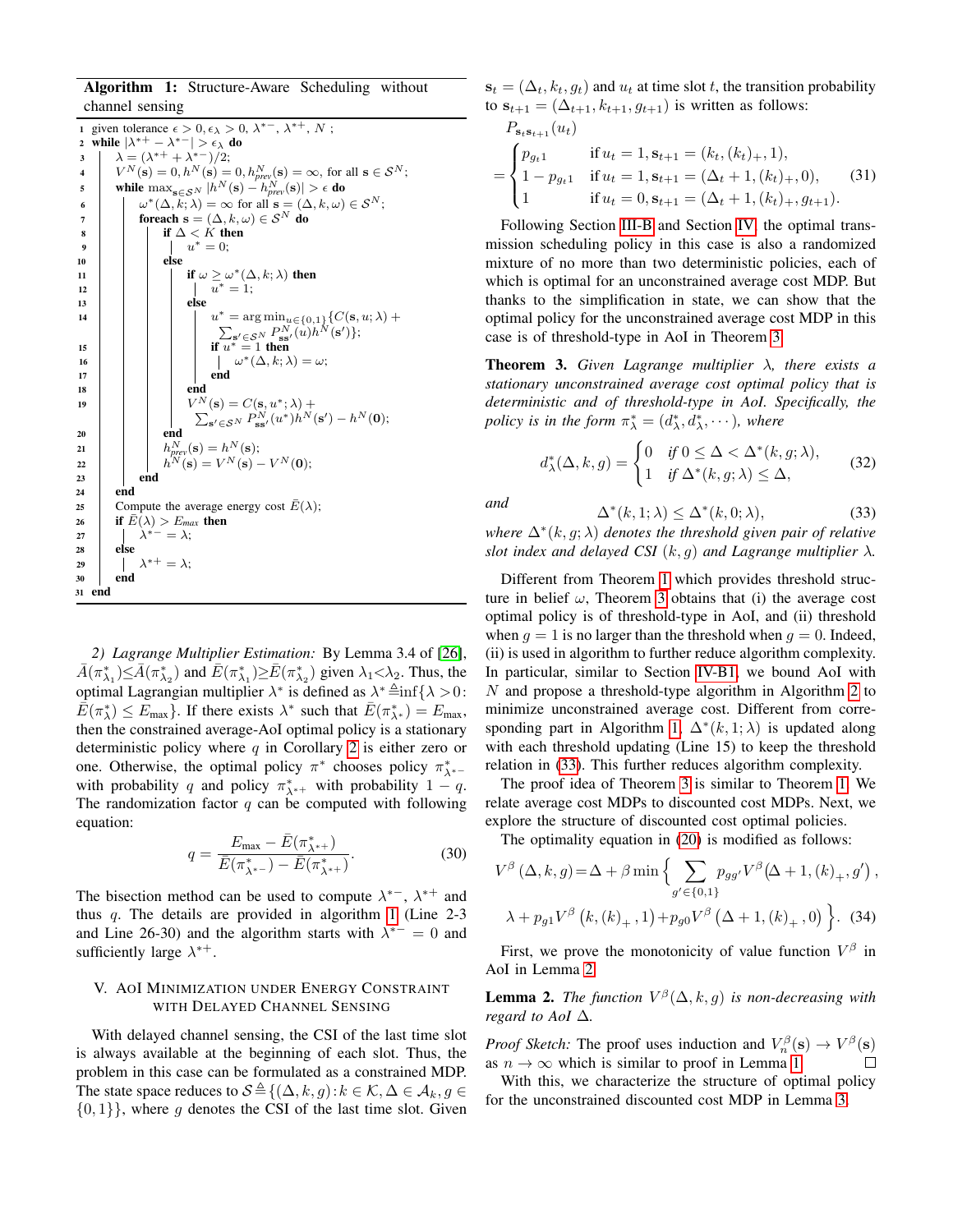Algorithm 2: Threshold-type scheduling for unconstrained average cost MDP with delayed channel sensing

<span id="page-7-2"></span>1 given tolerance  $\epsilon > 0$ , Lagrange multiplier  $\lambda$  and bound N; 2  $V^N(\mathbf{s}) = 0, h^N(\mathbf{s}) = 0, h^N_{prev}(\mathbf{s}) = \infty$ , for all  $\mathbf{s} \in \mathcal{S}^N$ ; 3 while  $\max_{\mathbf{s}\in\mathcal{S}^{N}}|h^{N}(\mathbf{s})-h^{N}_{prev}(\mathbf{s})|>\epsilon$  do  $\mathbf{A} \quad | \quad \Delta^*(k, g; \lambda) = \infty \text{ for all } \mathbf{s} = (\Delta, k, g) \in \mathcal{S}^N;$ 5  $\int$  foreach s =  $(\Delta, k, g) \in S^N$  do 6 if  $\Delta < K$  then  $7 \mid \cdot \mid \cdot \mid u^* = 0;$ 8 else 9 if  $\Delta \geq \Delta^*(k, g; \lambda)$  then 10  $\vert$   $\vert$   $\vert$   $\vert$   $\vert$   $\bar{u^*} = 1;$  $11$  else <sup>12</sup> u ∗  $\sum_{}^{}% \left( \sum_{}^{}% \left( \sum_{}^{}% \left( \sum_{}^{}% \left( \sum_{}^{}% \left( \sum_{}^{}% \left( \sum_{}^{}% \left( \sum_{}^{}% \left( \sum_{}^{}% \left( \sum_{}^{}% \right) \right) \right) \right) \right) \right) \right) \right)$  $=\arg\min_{u\in\{0,1\}}\left\{C(\mathbf{s}, u; \lambda) + \right\}$  ${}_{\mathbf{s}'\in \mathcal{S}^{N}}\mathit{P}_{\mathbf{s}\mathbf{s}'}^{N}(u)h^{N}(\mathbf{s}')\};$ 13 | | | | if  $u^*$  $= 1$  then 14  $\vert$   $\vert$   $\vert$   $\vert$   $\vert$   $\Delta^*(k, g; \lambda) = \Delta;$ 15  $\vert$   $\vert$   $\vert$   $\vert$   $\Delta^*(k, 1; \lambda) = \min{\Delta, \Delta^*(k, 1; \lambda)};$ 16 | | | | end  $17$  end 18 | |  $V^N(s) =$  $C({\bf s},u^*;\lambda) + \sum_{{\bf s}'\in {\cal S}^N} P_{{\bf s}{\bf s}'}^N(u^*) h^N({\bf s}') - h^N({\bf 0});$ 19 end  $\begin{array}{|c|c|} \hline \rule{0pt}{12pt}\quad & h^N_{prev}(\mathbf{s}) = h^N(\mathbf{s}); \hline \end{array}$  $\mathbf{a}_1 \quad | \quad h^N(\mathbf{s}) = V^N(\mathbf{s}) - V^N(\mathbf{0});$ 22 end <sup>23</sup> end

<span id="page-7-1"></span>Lemma 3. *Given* λ *and* β*, the optimal policy that minimizes the* β*-discounted Lagrangian cost is of threshold-type in AoI*  $\Delta$ *, i.e. given*  $k, g$ *, there exists a threshold*  $\Delta^*_{\beta}(k, g; \lambda)$  *such that it is optimal to transmit only when*  $\Delta \geq \overline{\Delta_{\beta}^{*}}(k, g; \lambda)$ *. In*  $addition, \Delta^*_{\beta}(\mathbf{k}, 1; \lambda) \leq \Delta^*_{\beta}(\mathbf{k}, 0; \lambda).$ 

*Proof Sketch:* For the first result, we show that, if it is optimal to transmit at a state  $(\Delta, k, g)$ , then it is optimal to transmit for any state  $(\Delta', k, g)$  such that  $\Delta' > \Delta$ . For the second result, we let  $\Delta_1 = \Delta_{\beta}^*(k, 0; \lambda)$  be AoI threshold when  $g =$ 0 and show that it is optimal to transmit at state  $(\Delta_1, k, 1)$ , which implies that AoI threshold when  $q = 1$  is no larger than  $\Delta_1$ .  $\Box$ 

Similar to the proof of Theorem [1,](#page-4-4) we can extend the result to the unconstrained average cost MDP as in Theorem [3.](#page-6-2)

#### VI. NUMERICAL RESULTS

<span id="page-7-0"></span>In this section, we numerically evaluate the performance of the proposed algorithms. We assume  $N = 1000$  and obtain all simulation results over  $10<sup>5</sup>$  time slots.

#### *A. Average AoI Performance*

Fig. [4](#page-7-3) plots the AoI-energy tradeoff with different fading characteristics (different  $p_{11}$  and  $p_{01}$ ) for the two cases that we consider in this paper. In this simulation, we set  $K = 3$ . The optimal average AoI with no energy constraint is plotted as a gray dashed line accordingly. When comparing Fig. [4a](#page-7-4) with Fig. [4b,](#page-7-5) it is easy to observe that for fixed energy constraint and pair of  $p_{11}$  and  $p_{01}$ , the average AoI with delayed channel sensing is no larger than that without channel sensing.

Moreover, the curves in Fig. [4a](#page-7-4) and Fig. [4b](#page-7-5) exhibit the same trend as follows. For each pair of  $p_{11}$  and  $p_{01}$ , average AoI

<span id="page-7-4"></span><span id="page-7-3"></span>

<span id="page-7-5"></span>Fig. 4: AoI-energy tradeoff with different transition probabilities

decreases with energy constraint. Note that it is prohibited to transmit delivered status update. Thus, even if there is no energy constraint, obtaining the optimal average AoI does not necessarily imply transmitting at every time slot. This explains why the average AoI achieved by our proposed policies approaches the gray line even when  $E_{\text{max}} \neq 1$ . In addition, we can observe that for certain energy constraint, the average AoI decreases with either  $p_{11}$  or  $p_{01}$ . This is due to the fact that increase in either  $p_{11}$  or  $p_{01}$  results in the increase of steady state probability that channel is in good state.

Fig. [5](#page-7-6) studies the average AoI performance vs frame length with different fading characteristics in the two cases. We set the energy constraint  $E_{\text{max}} = 0.3$ .

<span id="page-7-6"></span>

Fig. 5: Average AoI vs frame length with different transition probabilities

<span id="page-7-7"></span>

Fig. 6: Comparison with greedy policy

#### *B. Comparison with greedy policy*

Let  $e_t$  denote total energy consumption before slot  $t$ . Then,  $\bar{e}_t \triangleq e_t/(t-1)$  denotes the average energy consumed before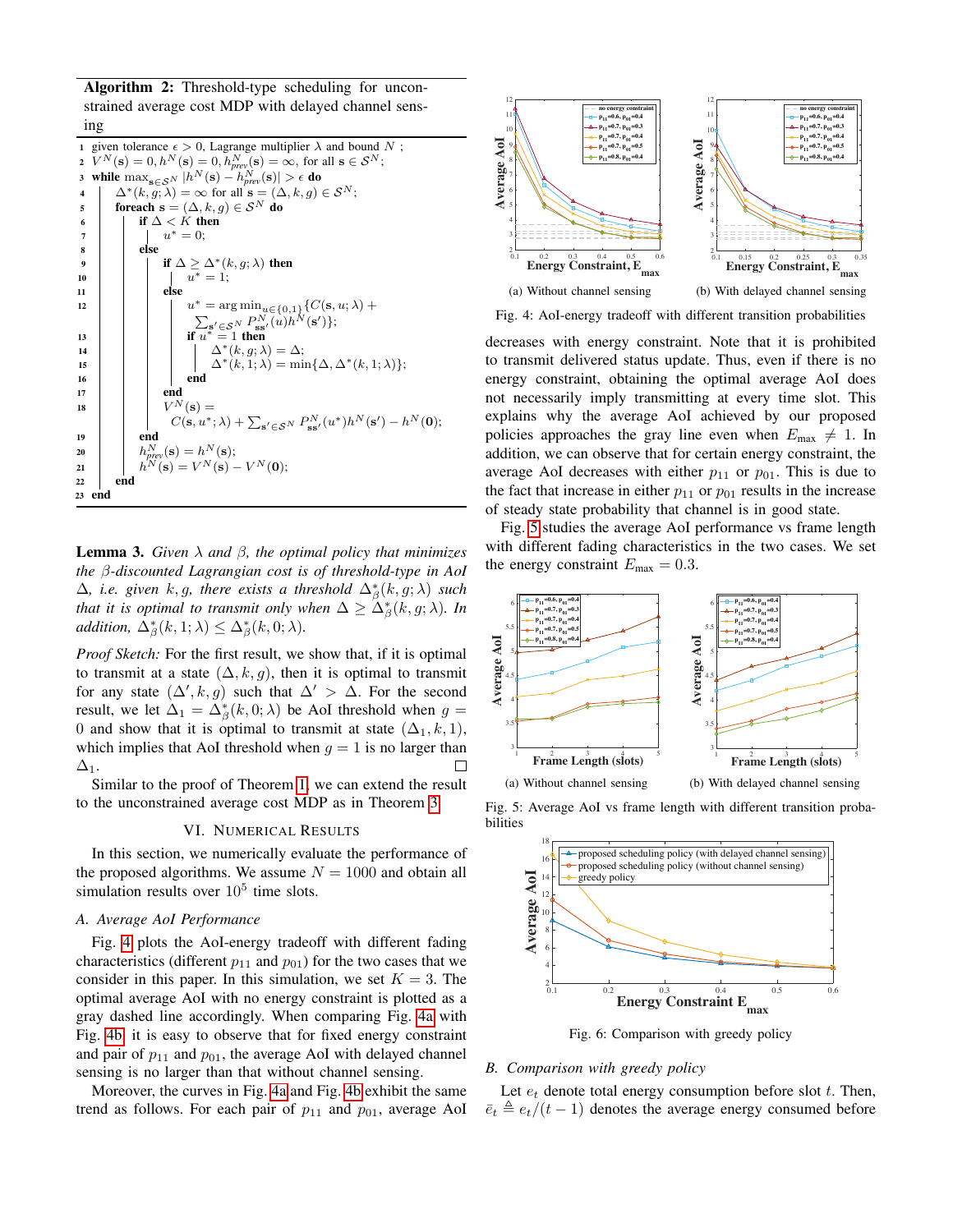slot  $t$ . We compare the proposed transmission scheduling policies with a greedy policy that transmits when  $\bar{e}_t < E_{\text{max}}$ and  $\Delta_t \geq K$ . We set  $K = 3$ ,  $p_{11} = 0.7$ ,  $p_{01} = 0.3$ , in which case the optimal AoI with no energy constraint is achieved with 0.6167 units energy on average. Thus, the comparison is conducted with energy constraint ranging from 0.1 to 0.6. In Fig. [6,](#page-7-7) it is easy to observe that the proposed transmission scheduling policy outperforms the greedy policy in both cases. The gap between the greedy policy and scheduling policy in either case narrows as the energy constraint is loosened.

# VII. CONCLUSION

We studied scheduling transmission of periodically generated updates over a Gilbert-Elliott fading channel in two cases. For the case without channel sensing, the problem is a constrained POMDP and is rewritten as a constrained belief MDP by introducing belief state. We show that the optimal policy for the constrained belief MDP is a randomization of no more than two stationary deterministic policies, each of which is of a threshold-type in the belief on the channel. For the case with delayed channel sensing, we show that the optimal policy has a similar structure as the one in the former case but with AoI associated threshold. In addition, we show that the AoI threshold has monotonic behavior in the delayed channel state in this case. The structure is utilized in either case to reduce algorithm complexity.

# <span id="page-8-0"></span>APPENDIX A PROOF SKETCH OF LEMMA [1](#page-5-1)

By Proposition [1,](#page-4-5)  $V_n^{\beta}(\mathbf{s}) \to V^{\beta}(\mathbf{s})$  as  $n \to \infty$ . Thus, we show that  $V_n^{\beta}$ (s) satisfies (a)-(d) for  $n \geq 0$  via induction. Note that  $V_0^{\beta}(\mathbf{s}) = 0$  satisfies (a)-(d).

Suppose that (a)-(d) hold for *n*. First, we show that (d) holds for  $n+1$ . With similar argument in [\[21\]](#page-9-20), we can show that  $V_{n}^{\beta}$  is a concave function in  $\omega$  via induction. Thus, by [\(24\)](#page-5-5),  $\ddot{Q}_{n+1}^{\beta}(\Delta, k, \omega; 0)$  is concave in  $\omega$ . Moreover, by [\(25\)](#page-5-6),  $Q_{n+1}^{\beta}(\Delta, k, \omega; 1)$  is linear in  $\omega$ . Thus, (d) for  $n+1$  can be shown by analyzing two cases as in Fig. [7.](#page-8-3)

*Case 1:*  $Q_{n+1}^{\beta}(\Delta, k, 1; 1) < Q_{n+1}^{\beta}(\Delta, k, 1; 0)$  *as in Fig. [7a.](#page-8-4)* By definition, we have  $Q_{n+1}^{\beta}(\Delta, k, 0; 1) \geq Q_{n+1}^{\beta}(\Delta, k, 0; 0)$ . Due to the concavity of  $Q_{n+1}^{\beta}(\Delta, k, \omega; 0)$  and linearity of  $Q_{n+1}^{\beta}(\Delta, k, \omega; 1)$  in  $\omega$ , there must be one unique intersection (corresponds to threshold).

*Case 2:*  $Q_{n+1}^{\beta}(\Delta, k, 1; 1) \geq Q_{n+1}^{\beta}(\Delta, k, 1; 0)$  *as in Fig. [7b.](#page-8-5)* As in case 1, we have  $Q_{n+1}^{\beta}(\Delta, k, 0; 1) \ge Q_{n+1}^{\beta}(\Delta, k, 0; 0)$ . By re-expressing  $Q_{n+1}^{\beta}(\Delta, k, \omega; 1) - Q_{n+1}^{\beta}(\Delta, k, \omega; 0)$  with [\(24\)](#page-5-5), [\(25\)](#page-5-6) and substituting (c) for *n* (induction hypothesis) into the expression, we obtain  $Q_{n+1}^{\beta}(\Delta, k, \omega; 1) - Q_{n+1}^{\beta}(\Delta, k, \omega; 0) \ge 0$ . This implies that it is always optimal to suspend in this case.

Second, we use similar method in proof of Theorem 1 in [\[27\]](#page-9-26) to show that (a)-(c) hold for  $n+1$ . The difference is that we use both concavity of  $V_n^{\beta}$  and induction hypothesis to show properties while only induction hypothesis is used in [\[27\]](#page-9-26).

<span id="page-8-5"></span><span id="page-8-4"></span><span id="page-8-3"></span>

# <span id="page-8-1"></span>APPENDIX B PROOF SKETCH FOR VERIFICATION OF CONDITIONS IN [\[24\]](#page-9-23)

The conditions are listed below:

- A1:  $V^{\beta}(\mathbf{s})$  defined in [\(19\)](#page-4-9) is finite  $\forall \mathbf{s}, \beta$ .
- A2:  $\exists L \geq 0$  s.t.  $-L \leq h^{\beta}(\mathbf{s}) \triangleq V^{\beta}(\mathbf{s}) V^{\beta}(\mathbf{0}), \forall \mathbf{s}, \beta$ .
- A3:  $\exists M(\mathbf{s}) \ge 0$  s.t.  $h^{\beta}(\mathbf{s}) \le M(\mathbf{s}), \forall \mathbf{s}, \beta$ . Moreover, for each s,  $\exists u(s)$  s.t.  $\sum_{s' \in S} \mathbb{P}(s'|s, u(s))M(s') < \infty$ .
- A4:  $\sum_{\mathbf{s}' \in \mathcal{S}} \mathbb{P}(\mathbf{s}'|\mathbf{s}, u) \widetilde{M}(\mathbf{s}') < \infty$   $\forall \mathbf{s}, u$ .

In Proposition [1,](#page-4-5) we showed that a policy f that chooses  $u = 0$ at every slot satisfies  $L_s^{\beta}(f; \lambda) < \infty$ . By [\(19\)](#page-4-9), we have  $V^{\beta}(\mathbf{s}) \leq$  $L_{\mathbf{s}}^{\beta}(f; \lambda)$ , which implies A1. Moreover, we have  $V^{\beta}$  increasing in  $\Delta$  and decreasing in  $\omega$  by lemma [1.](#page-5-1) Hence, by setting  $L =$  $V^{\beta}(\mathbf{0}) - \min_{k \in \mathcal{K}} V^{\beta}((k)_{-}, k, 1) \geq 0$ , where  $\mathbf{0} = (K, 1, p_{11})$  is the reference state, we proves A2.

Let  $\delta$  be the policy that transmits at each time slot. Similar to proof of Lemma 6 in [\[28\]](#page-9-27), The AoI can be regarded as a stable AoI queue. Hence, states that occur after delivery are recurrent. This implies that 0 is recurrent. Actually, the probability of not entering state  $\bf{0}$  after  $\ell$  frames is no more than  $b^{l}$ , where b is steady state probability that channel is in "bad" state. Hence, under policy  $\delta$  the expected cost of the first passage from state s to 0, denoted by  $c_{s,0}(\delta)$ , is finite. Similar to proof of Proposition 5 in [\[24\]](#page-9-23), we have  $h^{\beta}(s) < c_{s,0}(\delta) < \infty$ . Hence, by setting  $M(0)=0$  and  $M(s)=c_{s,0}(\delta)$  for  $s\neq 0$ , we proves A3. After transition from s under any action, there will be at most two possible states. Since for all s,  $M(s) < \infty$ , the sum of at most two  $M(\cdot)$  is also finite. Hence, A4 holds.

# <span id="page-8-2"></span>APPENDIX C

# PROOF SKETCH OF THEOREM [2](#page-5-2)

Let  $V^{\beta,N}$  be the minimum  $\beta$ -discounted Lagrangian cost for the approximate MDP with bound N and  $h^{\beta,N}(s)$  =  $V^{\beta,N}(\mathbf{s}) - V^{\beta,N}(\mathbf{0})$ . By [\[29\]](#page-9-28), it suffices to verify the following conditions B1-B2.

- B1:  $\exists L \geq 0$ ,  $M(\cdot) \geq 0$  on S s.t.  $-L \leq h^{\beta,N}(\mathbf{s}) \leq M(\mathbf{s})$ for  $\mathbf{s} \in \mathcal{S}^N$ , where  $\beta \in (0,1)$  and  $N = K+1, K+2, \cdots$ .
- B2:  $\limsup_{N\to\infty} \overline{L}^{N*}(\lambda) \leq \overline{L}^{*}(\lambda)$ .

We use similar method in the proof of Theorem 9 in [\[28\]](#page-9-27) to verify these conditions. The main difference is that we bound two components in state, i.e., AoI and belief while in [\[28\]](#page-9-27), only AoI is bounded. We deal with the difference by carefully designing the bound in belief. Recall that  $\varphi(\cdot)$  and  $\nu(\cdot)$  are operators defined in Section [IV-B1](#page-5-4) to bound belief and state,